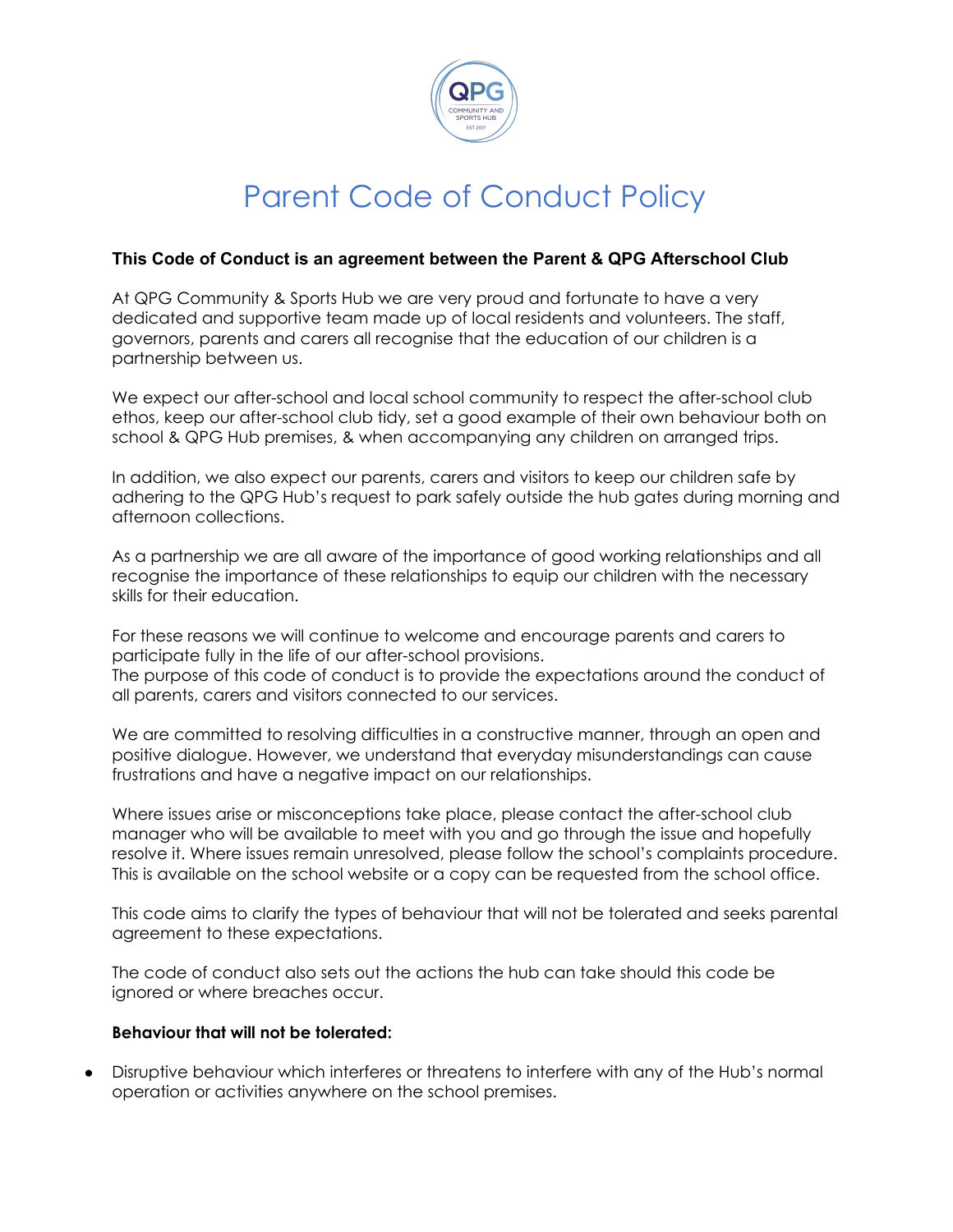

- Any inappropriate behaviour on the school premises.
- Using loud or offensive language or displaying temper.
- Threatening in any way, a member of staff, visitor, fellow parent/carer or child.
- Damaging or destroying after-school clubs' equipment or property.
- Sending abusive / threatening emails or text/voicemail/phone messages or written communications (inc. social media) to anyone within the QPG Community & Sports Hub.
- Defamatory, offensive or derogatory comments regarding the QPG Hub or any of the pupils / parents /staff / at the after-school club on Facebook, Twitter or other sites.
- The use of physical, verbal or written aggression towards another adult or child.
- This includes physical punishment of your own child on the hub's premises.
- Approaching someone else's child in order to discuss or chastise them because of the actions of this child towards their own child. (Such an approach to a child may be seen to be an assault on that child and may have legal consequences)
- Smoking, taking illegal drugs or the consumption of alcohol on hub's premises.
- Dogs being brought on to the hub's premises. (other than guide dogs)
- Not abiding by the QPG hub's adopted equality policy will result in a permeant exclusion

Should **any** of the above occur on hub's premises or in connection with the neighbouring school, the school together with QPG Hub may feel it is necessary to take action by contacting the appropriate authorities or consider banning the offending adult from entering the QPG Community & Sports Hubs premises.

Thank you for abiding by this code in our hub.

Together we create a positive and uplifting environment not only for the children but also all who work and visit our after-school club.

It is important for parents and carers to make sure any persons collecting their children are aware of this policy.

### **What happens if someone ignores or breaks the code?**

In the event of any parent/carer or visitor of the school breaking, this code then proportionate actions will be taken as follows:

In cases where the unacceptable behaviour is considered to be a serious and potentially criminal matter, the concerns will in the first instance be referred to the Police. This will include any or all cases of threats or violence and actual violence to any child, staff or member of the QPG Hub Leadership team.

This will also include anything that could be seen as a sign of harassment of any member of the school community, such as any form of insulting social media post or any form of social media cyber bullying. In cases where evidence suggests that behaviour would be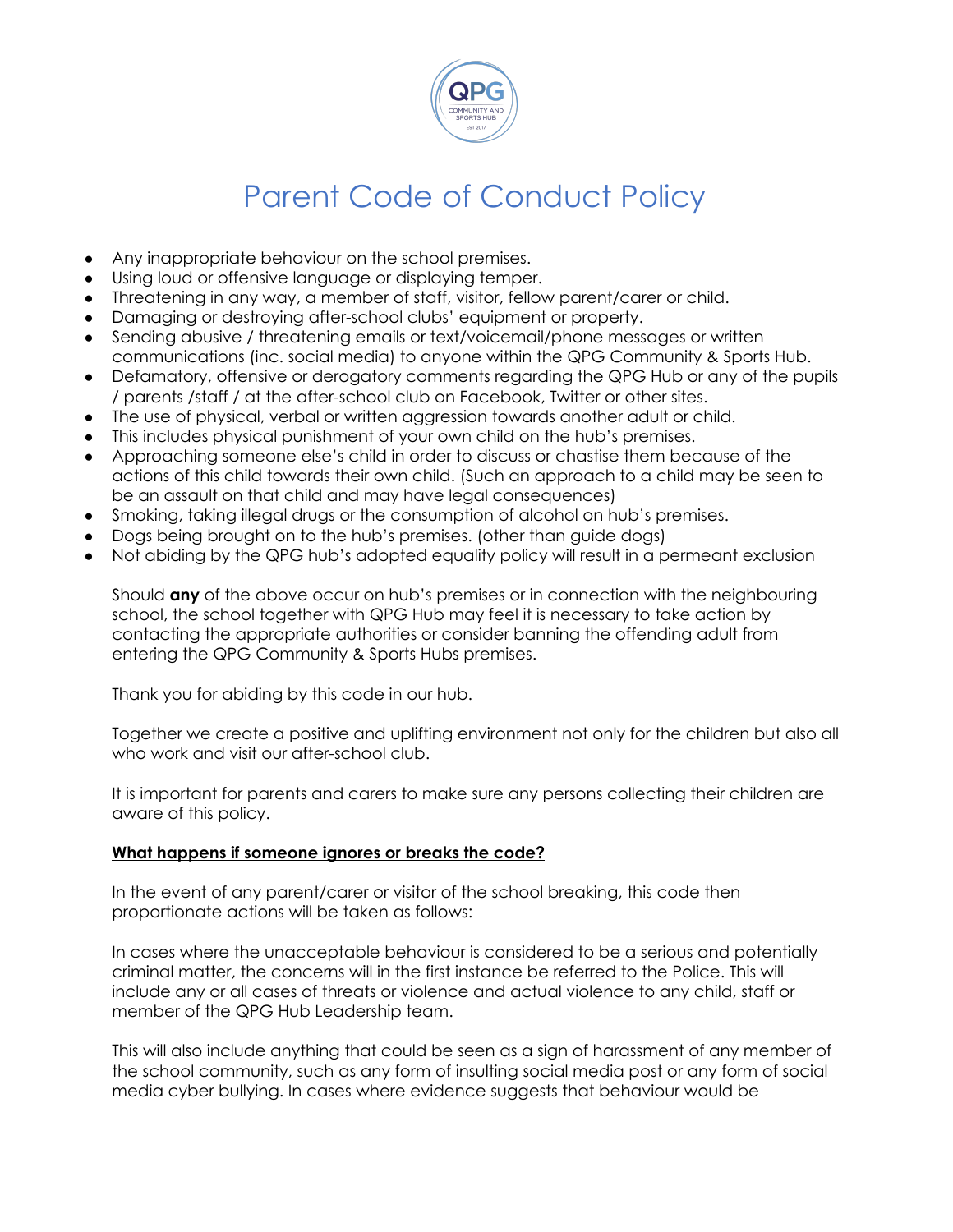

tantamount to libel or slander, then the hub will refer the matter to the Councils Legal Team for further action.

In cases where the code of conduct has been broken but the breach was not libellous, slanderous or criminal matter, then the QPG Hub will send out a formal letter to the parent/carer with an invite to a meeting.

If the parent/carer refuses to attend the meeting then the hub will write to the parent/carer and ask them to stop the behaviour causing the concern and warn that if they do not, they may be banned from the premises. If after this behaviour continues, the parent/carer will again be written to and informed that a ban is now in place.

**Note:** (1) a ban from the hub can be introduced without having to go through all the steps offered above in more serious cases.

(2) Site bans will normally be limited in the first instance.

#### **ssues of conduct with the use of Social Media**

Most people take part in online activities and social media. It's fun, interesting and keeps us connected.

The hub has a Facebook page which allows parents to receive and respond to messages about upcoming QPG Hub events. We encourage you to positively participate if you wish.

Within these spaces however we ask that you use common sense when discussing QPG life online.

**'Think before you post'** We ask that social media, whether public or private, should not be used to fuel campaigns and voice complaints against the hub, QPG staff, parents or children.

We take very seriously inappropriate use of social media by a parent to publicly humiliate or criticise another parent, member of staff or child.

If parents have any concerns about their child in relation to the QPG Hub, as we have said above, they should:

- **1. Initially contact the member of QPG Staff**
- **2. If the concern remains, they should contact the DSL**
- **3. If still unresolved, the councils LADO team through the complaint's procedure**

They should not use social media as a medium to air any concerns or grievances.